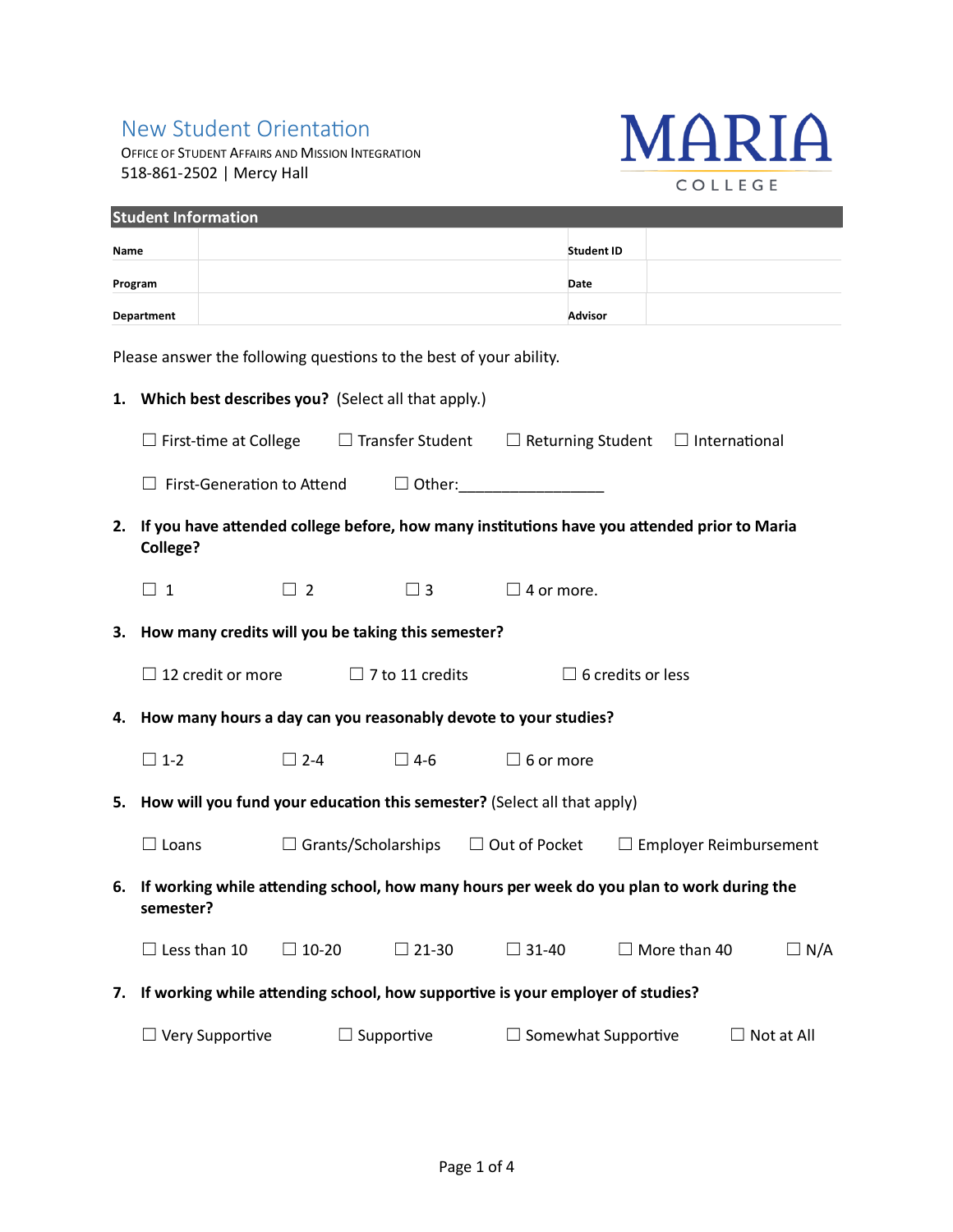| 8. | If using public transportation, how long is your average commute to campus?                                                              |  |  |  |  |  |  |  |
|----|------------------------------------------------------------------------------------------------------------------------------------------|--|--|--|--|--|--|--|
|    | $\Box$ 30 minutes or less<br>$\Box$ 30 min to 1 hour $\Box$ 1 to 2 hours $\Box$ More than 2 hours $\Box$ N/A                             |  |  |  |  |  |  |  |
| 9. | Are you currently a homemaker who is unemployed or underemployed and is experiencing<br>difficulty in obtaining or upgrading employment? |  |  |  |  |  |  |  |
|    | $\Box$ Yes<br>$\Box$ No                                                                                                                  |  |  |  |  |  |  |  |
|    | If yes, briefly describe your current situation:________________________________                                                         |  |  |  |  |  |  |  |
|    |                                                                                                                                          |  |  |  |  |  |  |  |
|    | 10. Which of the following best describes your family arrangement?                                                                       |  |  |  |  |  |  |  |
|    | $\Box$ Single<br>$\Box$ Single w/ children<br>$\Box$ Married<br>$\Box$ Married w/ children<br>$\Box$ Other                               |  |  |  |  |  |  |  |
|    | If other, describe your arrangement: entitled and all the control of the control of the control of the control of                        |  |  |  |  |  |  |  |
|    | 11. If you have children, how reliable are your childcare services?                                                                      |  |  |  |  |  |  |  |
|    | $\Box$ Unreliable<br>$\Box$ No Child Care<br>$\Box$ Completely Reliable $\Box$ Reliable $\Box$ Somewhat Reliable                         |  |  |  |  |  |  |  |
|    | 12. Circle any and all of the following items that apply to you:                                                                         |  |  |  |  |  |  |  |
|    | There have been times when I did not know where my next meal was coming from.<br>a.                                                      |  |  |  |  |  |  |  |
|    | There have been times when I involuntarily ate less than I needed.<br>b.                                                                 |  |  |  |  |  |  |  |
|    | I have used or currently use a food pantry.<br>c.                                                                                        |  |  |  |  |  |  |  |
|    | I have used or currently use food stamps.<br>d.                                                                                          |  |  |  |  |  |  |  |
|    | If you circled any of the above statements, please briefly describe the situation:                                                       |  |  |  |  |  |  |  |
|    |                                                                                                                                          |  |  |  |  |  |  |  |
|    | 13. Is English your primary language?                                                                                                    |  |  |  |  |  |  |  |
|    | $\Box$ Yes<br>If no, please indicate your primary language:<br>$\square$ No                                                              |  |  |  |  |  |  |  |
|    | 14. Have you served or are you currently serving in the military?                                                                        |  |  |  |  |  |  |  |
|    | $\Box$ Yes (If Yes, please indicate branch below)<br>$\Box$ No                                                                           |  |  |  |  |  |  |  |
|    | $\Box$ Navy<br>$\exists$ Marines<br>$\Box$ Air Force<br>$\Box$ Coast Guard<br>$\Box$ National Guard<br>Army                              |  |  |  |  |  |  |  |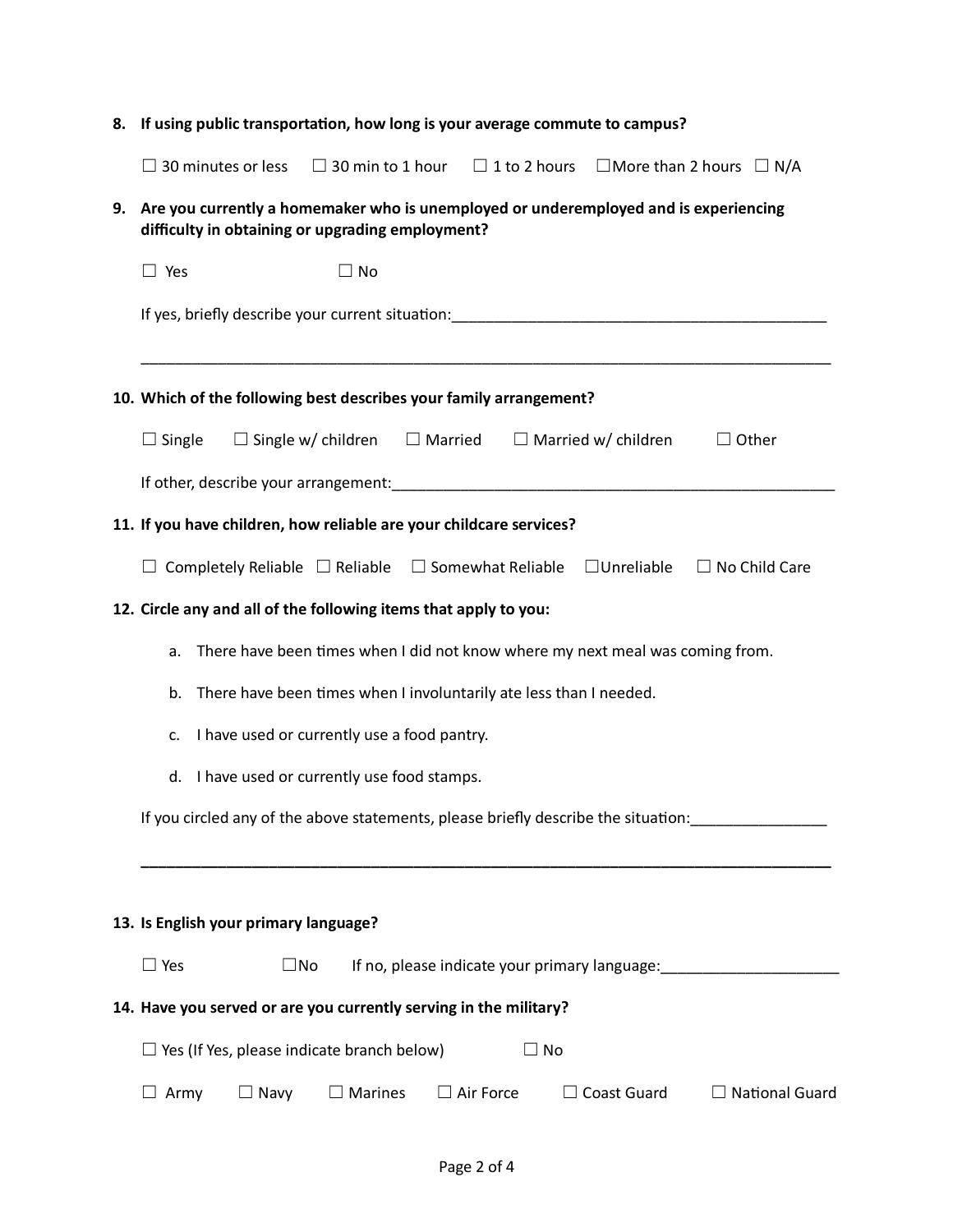| Rank your ability in the following areas |        |        |              |        |                  |  |
|------------------------------------------|--------|--------|--------------|--------|------------------|--|
|                                          | Poor   | Fair   | Satisfactory | Good   | <b>Excellent</b> |  |
| <b>Time Management</b>                   | $\Box$ | $\Box$ | $\Box$       | $\Box$ | $\Box$           |  |
| <b>Comments</b>                          |        |        |              |        |                  |  |
| <b>Reading</b>                           | $\Box$ | $\Box$ | $\Box$       | $\Box$ | $\Box$           |  |
| <b>Comments</b>                          |        |        |              |        |                  |  |
| <b>Writing</b>                           | $\Box$ | $\Box$ | $\Box$       | $\Box$ | $\Box$           |  |
| <b>Comments</b>                          |        |        |              |        |                  |  |
| <b>Mathematics</b>                       | $\Box$ | $\Box$ | $\Box$       | $\Box$ | $\Box$           |  |
| <b>Comments</b>                          |        |        |              |        |                  |  |
| <b>Science</b>                           | $\Box$ | $\Box$ | $\Box$       | $\Box$ | $\Box$           |  |
| <b>Comments</b>                          |        |        |              |        |                  |  |
| <b>Internet &amp; Technology</b>         | $\Box$ | $\Box$ | $\Box$       | $\Box$ | $\Box$           |  |
| <b>Comments</b>                          |        |        |              |        |                  |  |

What would you like us to know about your current academic abilities and/or needs?